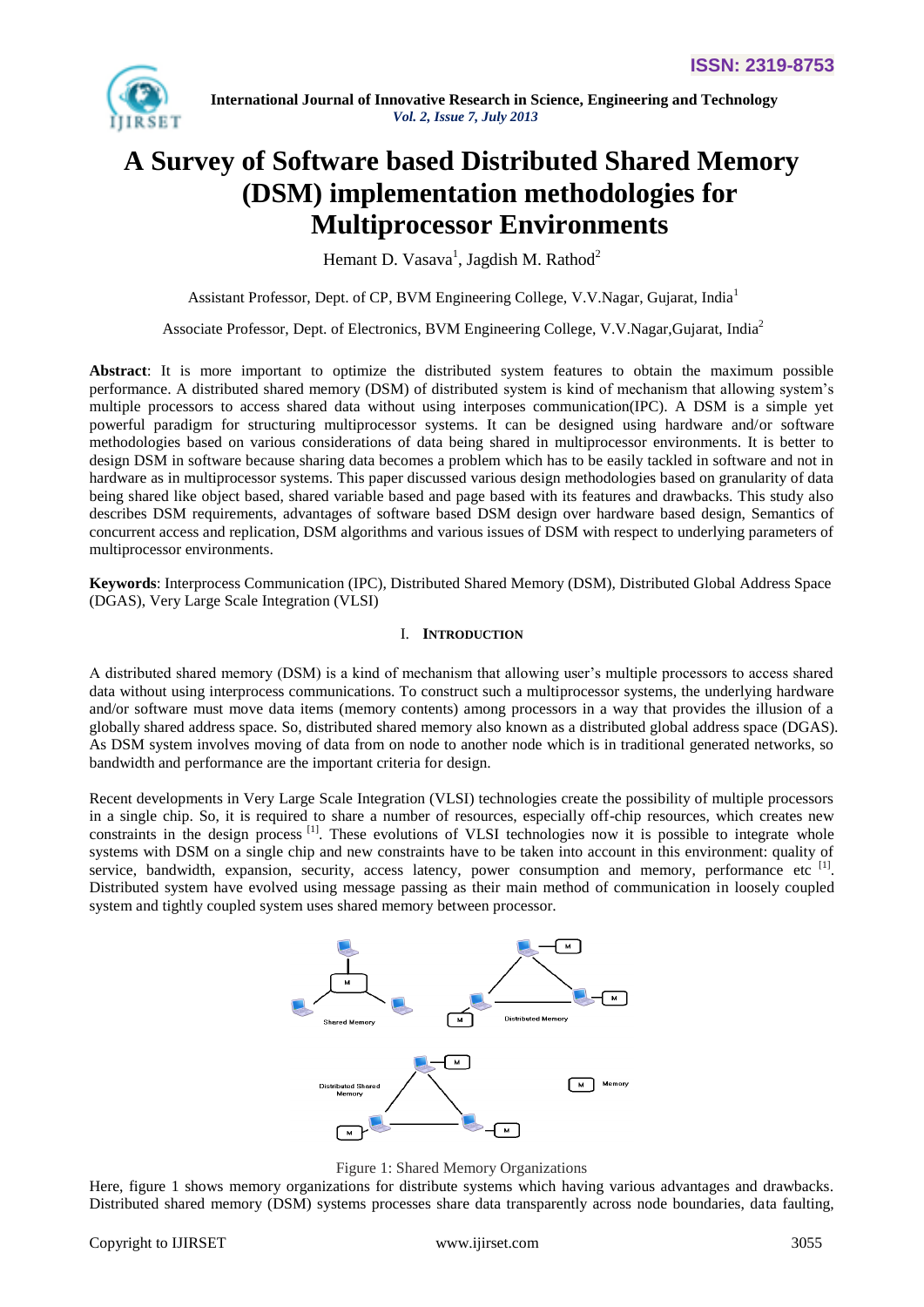

location, and movement is handled by the underlying system. So, DSM system represents a successful combination of two parallel computer classes i.e. shared memory and distributed memory. It provides the shared memory abstraction in system with physically distributed memories and consequently combine the advantages of both approaches<sup>[2]</sup>.

Distributed shared memory can be implemented two ways. One with using hardware partitioning that also uses software components. Second is a software DSM system can be split into three classes: page-based, variable-based, object-based. The various DSM implementation are as given as below  $^{[3]}$ .

**Object-based –** It requires special programming language features to determine when a remote machine's memory is to be accessed.

**Shared Variable-based –** It requires custom compilers to add special instructions to program code in order to detect remote access.

**Page-based –** It uses the memory management unit (MMU) to trap remote access attempts.

# **II. NEED OF DSM**

Sharing of data is essential requirement of any distributed system. Also, current advancement in processor design user still demand more performance with parallel processors so the processor design needs to be upgraded to get more performance with using shared memory. Eventually, single processor technologies must give way to multiple processors parallel computers like it is less expensive to run 10 inexpensive processors cooperatively than it is to buy a new computer 10 times as fast<sup>[4]</sup>. For this kind of design to reduce various overhead it is require designing distributed shared memory which can be access by all the parallel processors. Solutions to such distribute and parallel system communication is distributed shared memory (DSM). So, to optimize imbalance between processors and memory its is require to investigate new architectural design which should be easy to expandable. In future whenever it is required to change the system design or to add some new future then is should be expandable.

# III. **WHY SOFTWARE BASED DSM?**

There are various advantages of programming distributed shared memory for multiprocessor environment as stated below:

- Sharing data becomes a problem which has to be tackled in the software and not in hardware as in multiprocessor systems.
- Shared memory programs are usually shorter and easier to understand.
- Large or complex data structures may easily be communicated.
- Programming with shared memory is a well-understood problem.
- Shared memory gives transparent process-to-process communication.
- Compact design and easy implementation and expansion.

# IV. **DSM DESIGN ISSUES**

The distributed shared memory to present the global view of the entire address space to a program executing on any machine  $[4]$ . A DSM manager on a particular machine would capture all the remote data accesses made by any process running on that machine. A implementation of a DSM would involve various choices. Some of them are as below<sup>[5]</sup>.

- DSM Algorithm
- Implementation level of DSM Mechanism
- Semantics for concurrent access
- Semantics (Replication/Partial/ Full/R/W)
- Naming scheme has to be used to access remote data
- Locations for replication (for optimization)
- System consistency model & Granularity of data
- Data is replicated or cached
- Remote access by HW or SW
- Caching/replication controlled by HW or SW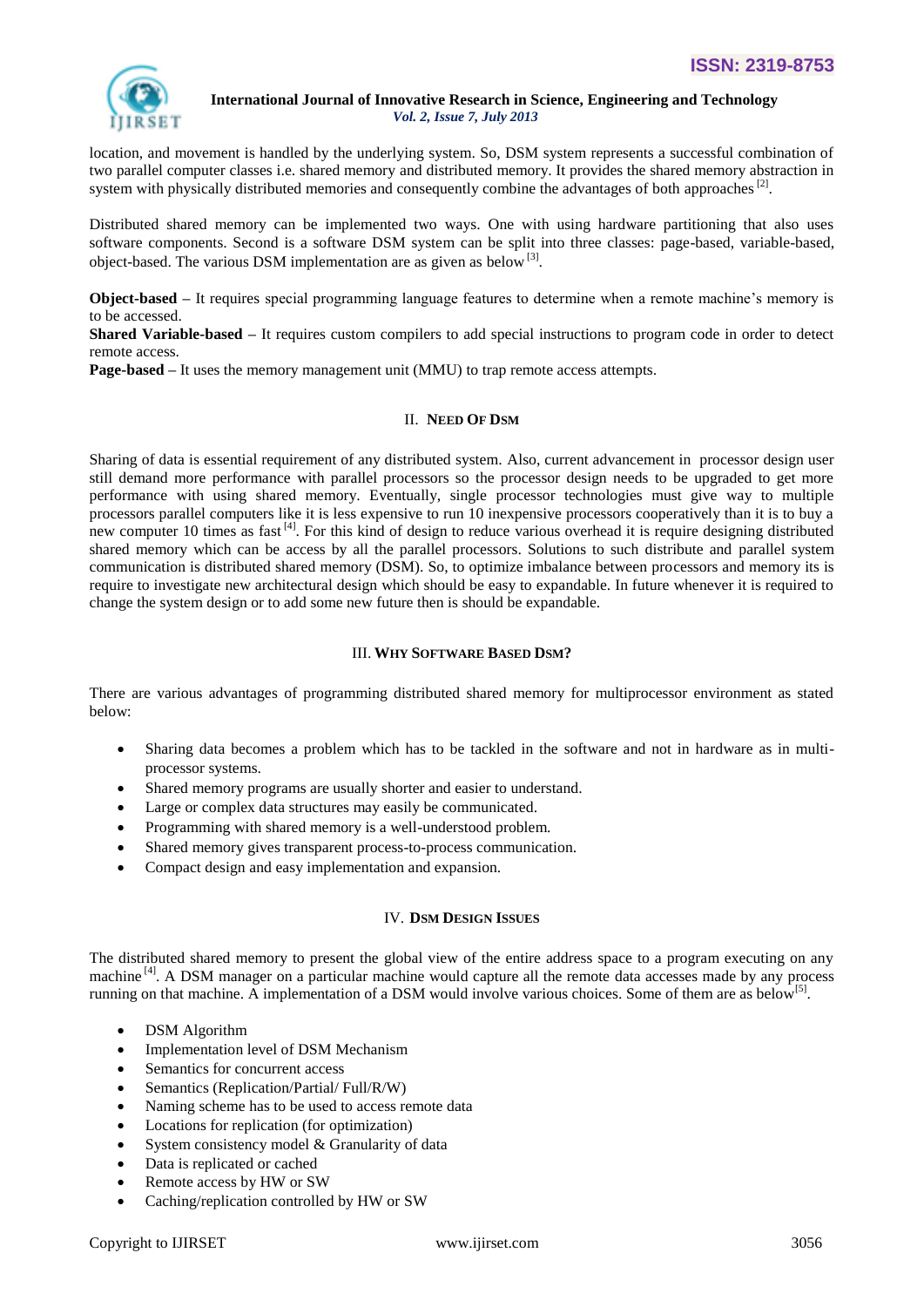

DSM controlled by memory management SW, OS, language run-time system.

# *A. DSM Algorithm*

An algorithm of implementing DSM deal with two basic problems<sup>[6]</sup>. First, static and dynamic distribution of shared data across the system to minimize the latency. Second is to preserve a coherence view of shared data while minimizing coherence management overhead. Two frequently used strategies for distributing shared data are replication and migration  $\left[6\right]$ . Replication allows multiple copies of the same data item to reside in different local memories. Migration implies that only a single copy of a data item exists at any one time. So, to decrease coherence management overhead, users prefer this strategy when sequential patterns of write sharing are prevalent.

# *B. Naming Scheme [7]*

When a processor wants to access remote data it has to know on which machine does the data reside and fetch it from there. So, all shared data are visible to all the machines, it has to be a unique naming mechanism to avoid any conflicts. The possible solution is to have a logical global address space. The VM manager at each node performs the translation of the logical address to get the location on a remote machine. But such an approach would not be useful if the granularity of shared data is less than a page. Here, the calling process will have to possess explicit knowledge of the remote location of the data which it wants to access.

# *C. Choice of Consistency Model*

It is a very important parameter in a design of DSM. The possible replications of shared data across multiple nodes mean that different machines have different copies of the data. Thus, the DSM has to maintain consistency in the state of these copies of the same data<sup>[7]</sup>. This problem is similar to cache coherency in multiprocessors.

# *D. Granularity*

Granularity is used to refers the size of a data unit exists in the distributed shared memory. This is an important decision which essentially governs the implementation of a DSM. The immediate successor of shared memory from multiprocessor would have a page as the unit for data transfer. But it has its own Disadvantages<sup>[7]</sup>.

# *E. Remote Access by HW or SW*

Efficient sharing of memory in a distributed system has the promise of greatly improving the performance and costeffectiveness of the system when running large memory intensive jobs. A point of interest is the hardware support required for good memory sharing performance. We evaluate the performance of two models: the software-only model that runs on a traditional distributed system configuration, and requires support from the operating system to access remote memory; and the hardware-intensive model that uses a specialized network interface to extend the memory system to allow direct access to remote memory.

# *F. Semantics for Concurrent Access*

As it pertains to storage, it is the ability to access a particular data from either two different paths towards memory simultaneously (load balanced), or by two separate hosts distributed environment (distributed lock management). The problem to overcome is when two hosts try to "change" the data at the same time. This is where a lock manager is needed to allow cooperation between the hosts for data access. So, appropriate semantics about concurrent access is require to implement for managing concurrent access.

# V. **DSM DESIGN METHODOLOGIES**

To design DSM useful to multiple processors in a distributed system, we chose to allow multiple readers access to the same region of shared memory. This improves performance and saves space by allowing multiple processes on possibly different nodes to work together in the same shared address space [4]. Based on the granularity of data DSM is divided in to three categories viz. object based, shared variable based and page based.

# A. *Object based DSM*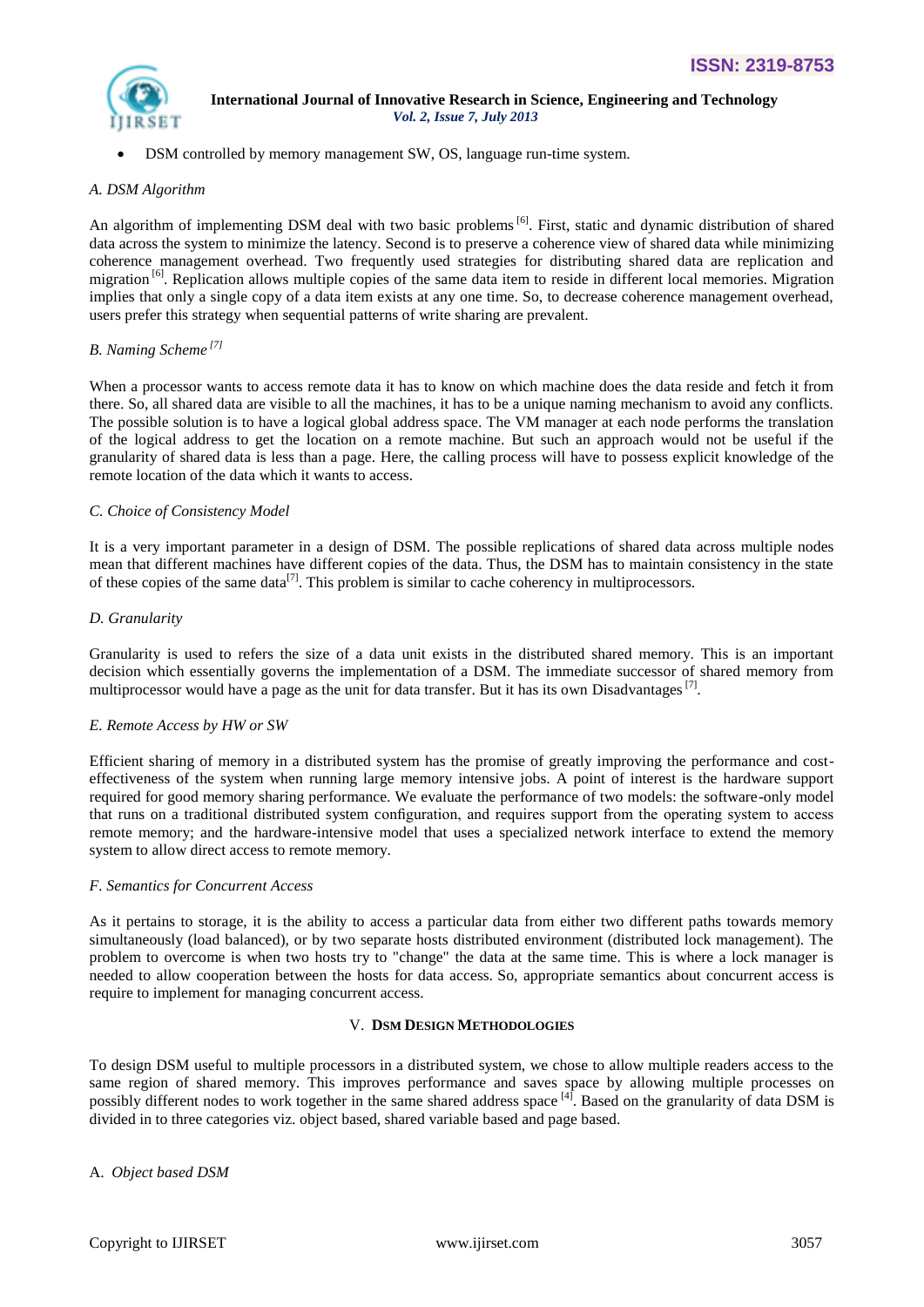

An object is a programmer defined encapsulated data structure. It consists of internal data, object state and procedures. The procedures are called methods or operations that operate on the object state. To access or operate on the internal state, the program must invoke one of the methods. The method can change the internal state, return the state, or something else. It also supports information hiding. Each object state having auxiliary variables which uses various methods. Figure 2 below shows the concept of object based DSM [7].



Figure 2: Object Based DSM

The object based shared memory is designed as a collection of separate objects instead of as a linear address space, there are many other choices to be made. If replication is not used, all accesses to an object go through the one and only copy, which is simple, but may lead to poor performance. Allowing objects to migrate from machine to machine, as needed, it may be possible to reduce the performance loss by moving objects to where they are needed [8].

Object based DSM has three advantages over the other methods: more modular, more flexible and Synchronization and access can be integrated together cleanly. Object-based DSM also has disadvantages <sup>[8]</sup>. For one since all accesses to shared objects must be done by invoking the objects, methods, extra overhead is incurred that is not present with shared pages that can be accessed directly. It is managed by language runtime system. Second disadvantage, it cannot be used to run old "dusty deck" multiprocessor programs that assume the existence of a shared linear address space that every process can read and write at random.

# *B. Shared Variable based DSM*

Shared variable based DSM is to share only certain variables and data structures that are needed by more than one process in to the environment. This way, the problem changes from how to do paging over the network to how to maintain a potentially replicated, distributed data base consisting of the shared variables. Using shared variables that are individually managed also provides considerable opportunity to eliminate false sharing. If it is possible to update one variable without affecting other variables, then the physical layout of the variables on the pages is less important. The most important example of such system is Munin<sup>[8]</sup>.

A DSM using shared variable is to let the applications decide as to which variables are to be shared and the DSM manager will maintain a database of the shared variables in the distributed environment. This concept expects the programmer to explicitly declare which variables are to be shared globally in the program <sup>[8]</sup>. This removes the problem of false sharing. Any process on a different machine can access this variable by requesting through that machine's DSM manager.

# *C. Page based DSM*

In this approach a memory page as the unit of data sharing. Page based DSM closely emulate the shared memory in multiprocessor that is managed by operating system. The entire address space is divided into pages (Chunks). Whenever the virtual memory manager finds a request to an address space which is not local, it asks the DSM manager to fetch that page from the remote machine<sup>[8]</sup>. Such kind of page fault handling is simple and similar to what is done for local page faults. The basic system that can improve performance considerably is to replicate chunks that are read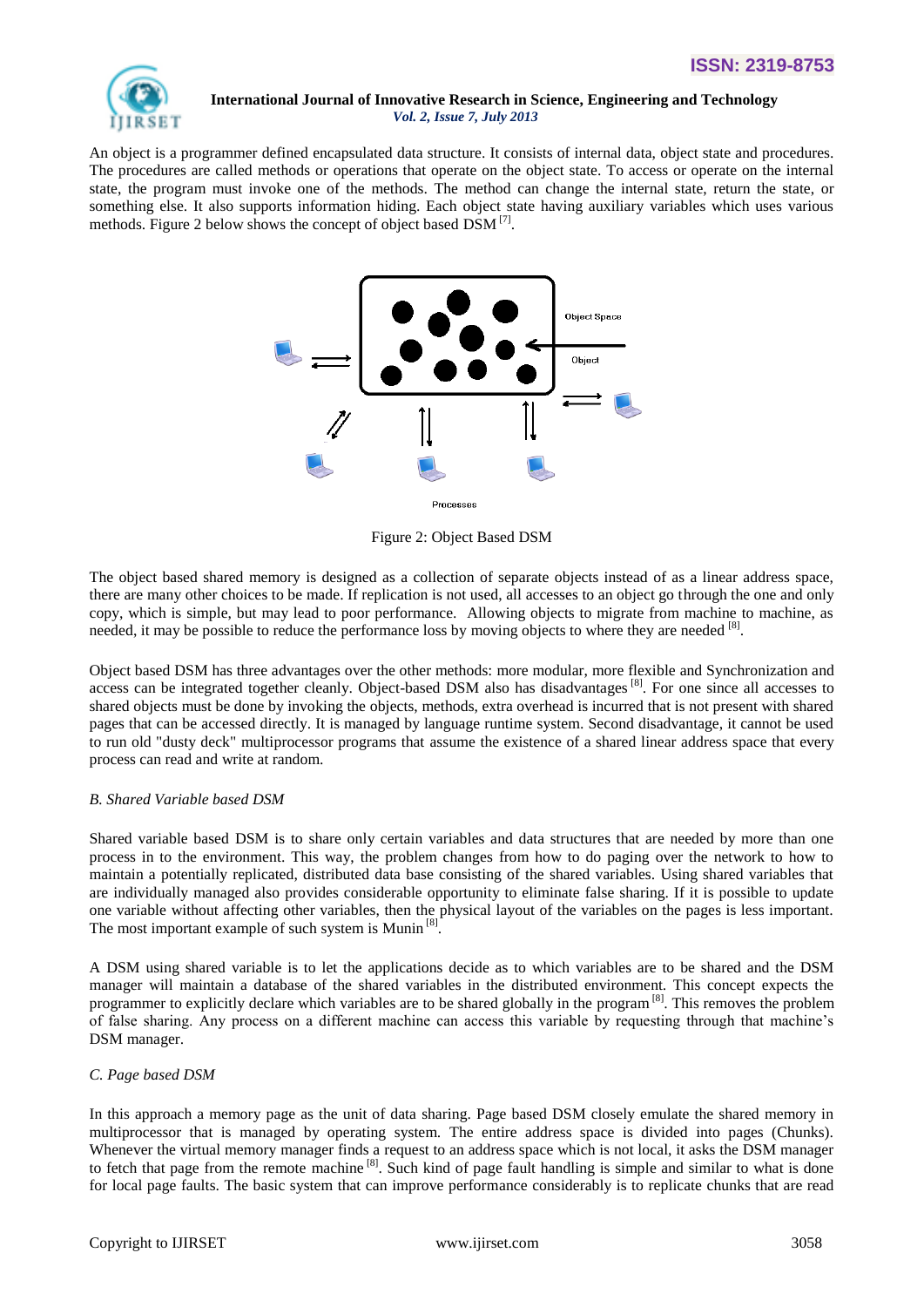

only, read-only constants, or other read-only data structures. Another possibility is to replicate not only read-only chunks, but all chunks. The inconsistency is prevented by using some consistency protocols  $[8]$ .

In this design the owner finding is by doing a broadcast, asking for the owner of the specified page to respond. The owner can then send a single message transferring ownership and the page is well, if needed. Broadcasting has the disadvantage of interrupting each processor<sup>[8]</sup>. To remove this drawback one of these process is designated as the page manager. It is the job of the manager to keep track of who owns each page. A problem with this protocol is the potentially heavy load which can be reduced by having multiple page managers instead of just one. Another possible algorithm is having each process keep track of the probable owner of each page. Requests for ownership are sent to the probable owner, which forwards them if ownership has changed. If ownership has changed several times, the request message will also have to be forwarded several times<sup>[8]</sup>. At the start of execution and every *n* times ownership changes, the location of the new owner should be broadcast, to allow all processors to update their tables of probable owners.

Another important task is how all the copies are found when they must be invalidated. The first is to broadcast a message giving the page number and ask all processors holding the page to invalidate it <sup>[8]</sup>. It works only if broadcast messages are totally reliable and can never be lost. The second possibility is to have the owner or page manager maintain a list or copyset telling which processors hold which pages. When a page must be invalidated, the old owner, new owner, or page manager sends a message to each processor holding the page and waits for an acknowledgment. When each message has been acknowledged, the invalidation is complete.

The page replacement in a DSM system, as in any system using virtual memory, it can happen that a page is needed but that there is no free page frame in memory to hold it. When this situation occurs, a page must be evicted from memory to make room for the needed page. Two sub problems immediately arise  $^{[8]}$ : which page to evict and where to put it. The choice of which page to evict can be made using traditional virtual memory algorithms, such as some approximation to the least recently used algorithm. The second best choice is a replicated page that the evicting process owns. It is sufficient to pass ownership to one of the other copies but informing that process, the page manager, or both, depending on the implementation. The page itself need not be transferred, which results in a smaller message [8].

# VI. **DSM COMPARISONS**

Here, table 1 given below shows the comparison of these three types of software based DSM design against various parameters.

| <b>Item</b>                                                | <b>Object Based</b> | <b>Shared Variable</b><br>based | <b>Page Based</b> |
|------------------------------------------------------------|---------------------|---------------------------------|-------------------|
| Transfer Medium                                            | <b>Network</b>      | <b>Network</b>                  | <b>Network</b>    |
| <b>Transfer Unit</b>                                       | Object              | Variable                        | Page              |
| Data Migration done<br>by                                  | Software            | Software                        | Software          |
| Linear, Shared<br><b>Virtual Address</b><br>Space?         | N <sub>0</sub>      | No                              | Yes               |
| <b>Possible Operations</b>                                 | General             | R/W                             | R/W               |
| Encapsulation and<br>Methods                               | <b>Yes</b>          | N <sub>0</sub>                  | N <sub>0</sub>    |
| Is Remote Access<br>Possible in hardware?                  | N <sub>o</sub>      | N <sub>o</sub>                  | N <sub>0</sub>    |
| Is unattached<br>memory possible?                          | N <sub>0</sub>      | N <sub>0</sub>                  | N <sub>0</sub>    |
| Who converts<br><b>Remote Memory</b><br>Access to message? | Runtime<br>System   | Runtime System                  | OS                |

Table 1: Software based DSM Comparisons

#### VII. **CONCLUSIONS**